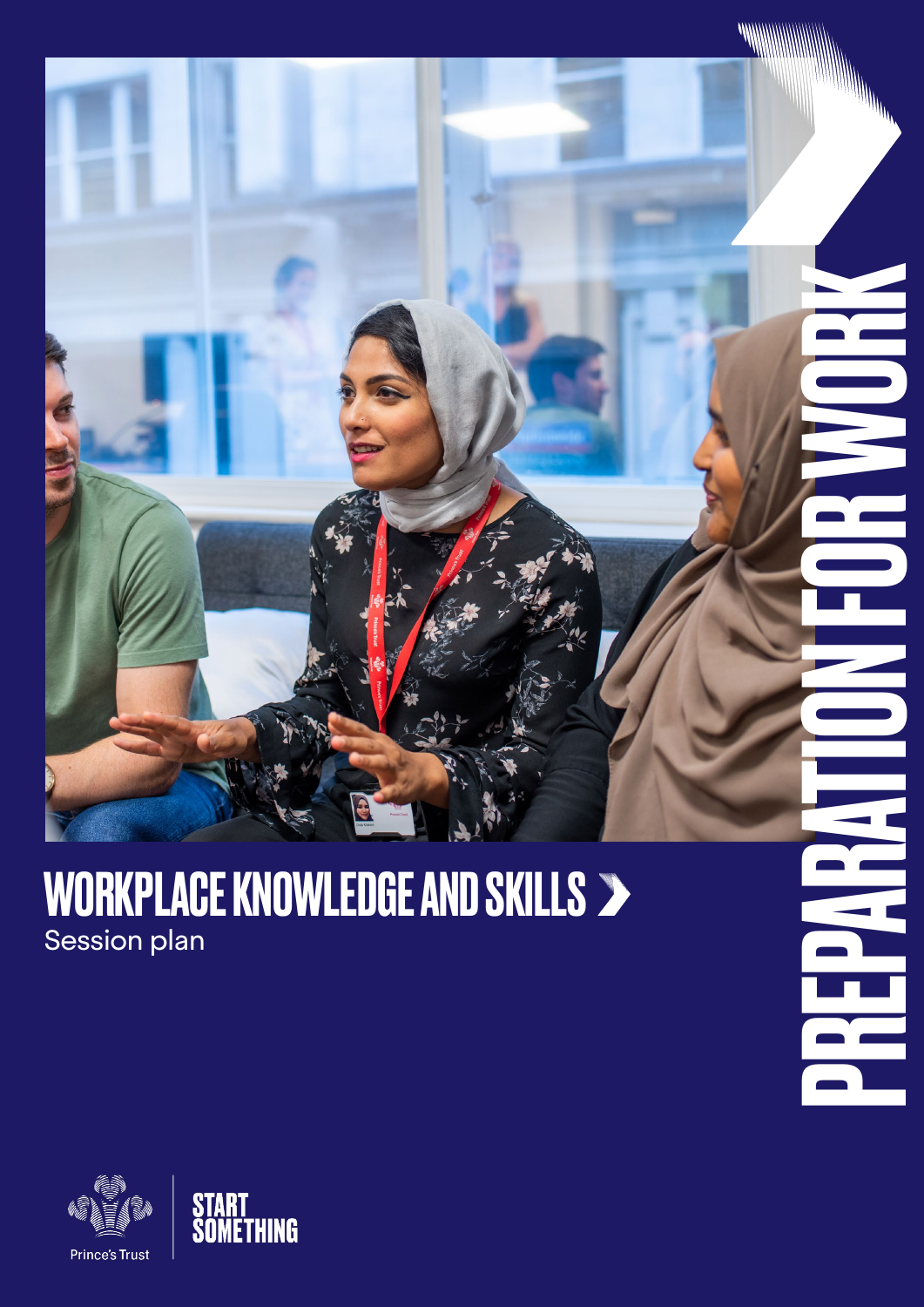# **AT A GLANCE >**

This session explores the skills and knowledge that are valued in the workplace, taking a particular look at interpersonal skills and expected workplace behaviours. Learners are also given the opportunity to research career options that might be suitable for them, based on their own interests and skills.



#### CURRICULUM LINKS

- $\checkmark$  Gatsby Benchmarks 2 and 3 (England)
- Career Education Standards 2-5 (Scotland)
- $\vee$  Learning for life and work; Employability (Northern Ireland)
- $\checkmark$  Employability (Wales)



### LLN OPPORTUNITIES

- Reading about and researching career paths
- $\checkmark$  Reading and discussing case studies



### MATFRIAI S

- Workplace knowledge and skills presentation
- $\checkmark$  Scenarios worksheet
- Careers research worksheet (optional)
- $\vee$  Guide worksheet (optional)
- $\checkmark$  Computer with internet access (preferable)



### **OUAL IFICATION** OPPORTUNITIES

 $\vee$  Preparing for the World of Work - LO: Understand the knowledge, skills and attributes that are valued in the workplace



# LEARNING OUTCOMES

- $\vee$  Understand behaviours and interpersonal skills that are expected and valued in the workplace
- $\vee$  Identify career options relevant to skills and interests
- $\checkmark$  Describe the skills required in different workplaces

# **ACTIVITIES >**

| <b>ACTIVITY</b>                     | TIME          | PAGE |
|-------------------------------------|---------------|------|
| Introduction                        | 10-15 minutes | 03   |
| Interpersonal skills and behaviours | 15-20 minutes | 05   |
| My career path                      | 20-25 minutes | 07   |
| A guide for my future self          | 30-40 minutes | 09   |
| Wrap up                             | 5 minutes     | 10   |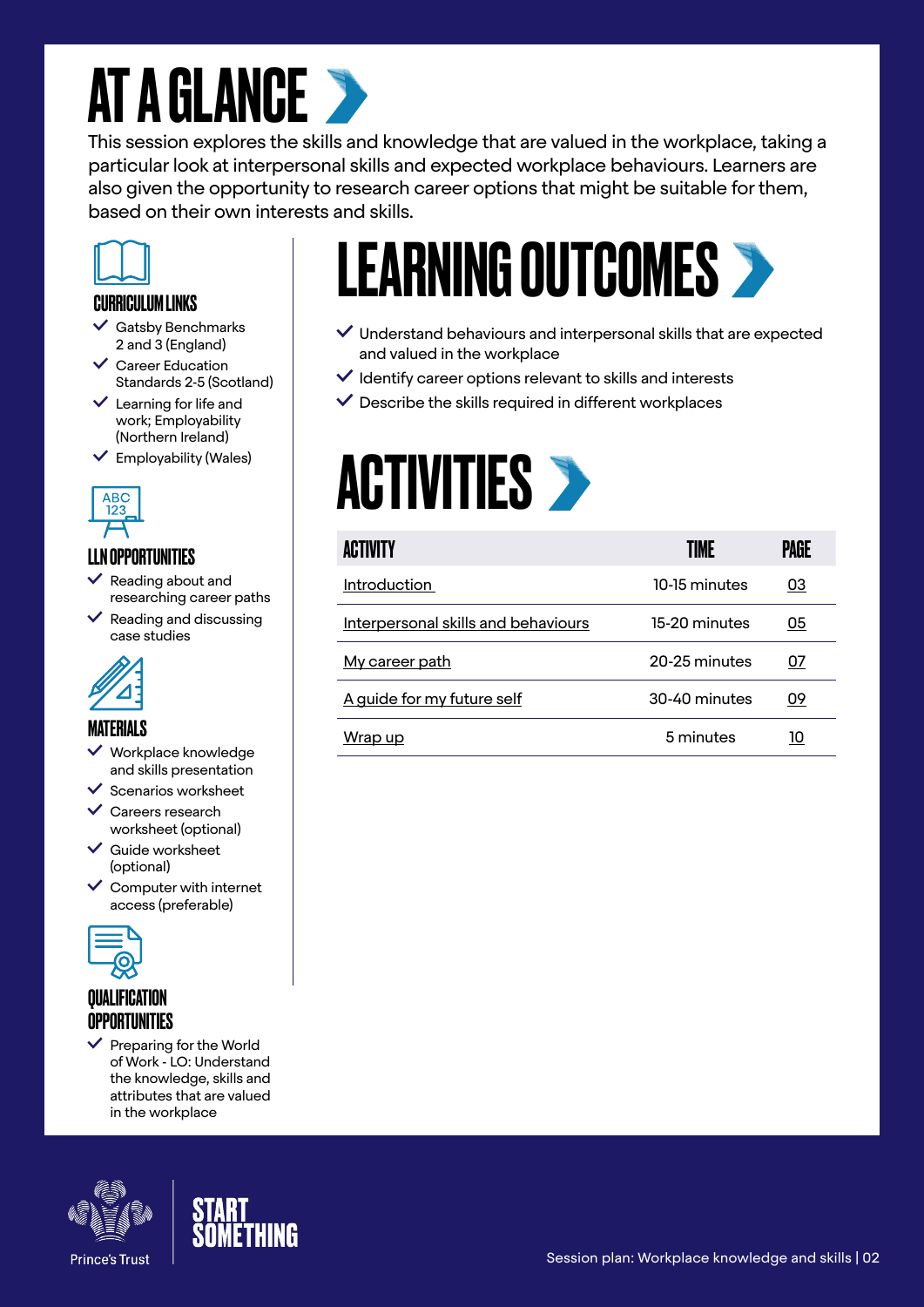# <span id="page-2-0"></span>INTRODUCTION >



### TIME REQUIRED

10-15 minutes



#### **MATERIALS**

 $\checkmark$  Whiteboard/flipchart

 $\vee$  Workplace knowledge and skills presentation

# **ACTIVITY STEPS >**

- 1. Introduce the session by telling learners that you will be exploring the skills, behaviour and knowledge that employers/workplaces appreciate and value.
- 2. Show learners the case study on slide 2 of the 'Workplace knowledge and skills' presentation. Divide the group into pairs or small groups and ask them to select what they think is the best response to Ismail's problem.

Emphasise that it is important they communicate clearly with one another and allow everyone the chance to share their ideas.

3. After the pairs/small groups have discussed their ideas for 3-5 minutes, encourage them to share their thoughts with the wider group. Here is a suggestion of one thing Ismail could do to improve his situation:

Ismail could talk to his manager at the pizza restaurant about having set hours that don't vary. This would mean he could manage his schedule better, ensuring he has allocated time for work, studying and rugby.

#### OPTIONAL EXTENSION

You might want to discuss with your group why it is important that Ismail talks to his manager - why is it a good thing for him and his manager?

Suggested answer: Ismail won't get too stressed or tired and start missing shifts and/or perform badly at work.

4. Tell the learners that in that activity, they not only used their teamwork skills, but also their communication and interpersonal skills. Ask if any of them know what 'interpersonal skills' means and what some examples may be. You could record their ideas on a whiteboard/flipchart.

Share the definition and examples on the next page (also on slide 3 of the 'Workplace knowledge and skills' presentation). You could compare the learners' own definitions and examples to the one here.



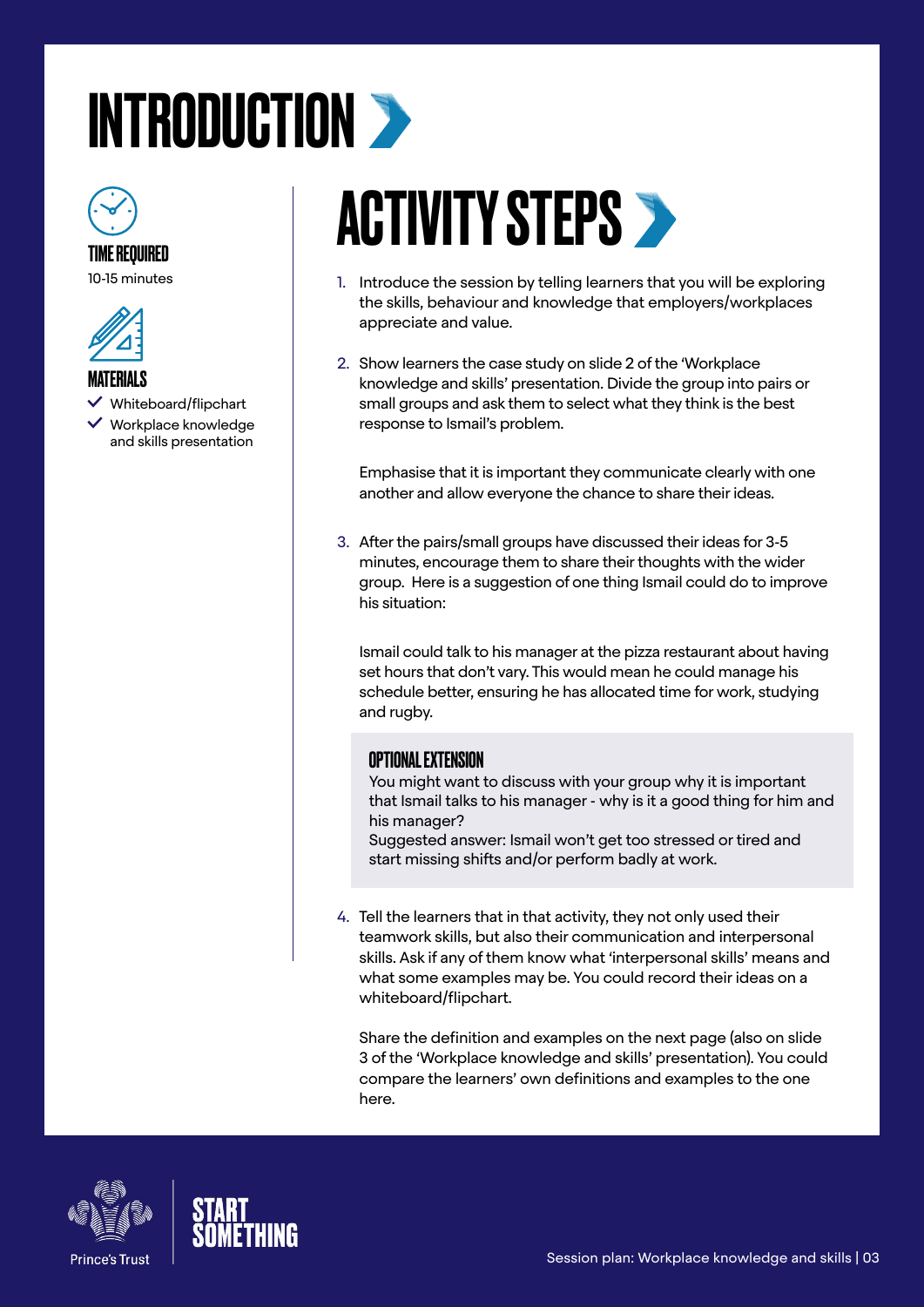Interpersonal skills are the skills that allow you to communicate or interact well with other people.

Examples include:

- Self-confidence
- Verbal communication
- Non-verbal communication
- Positive attitude
- Listening skills
- Respectfulness
- Teamwork



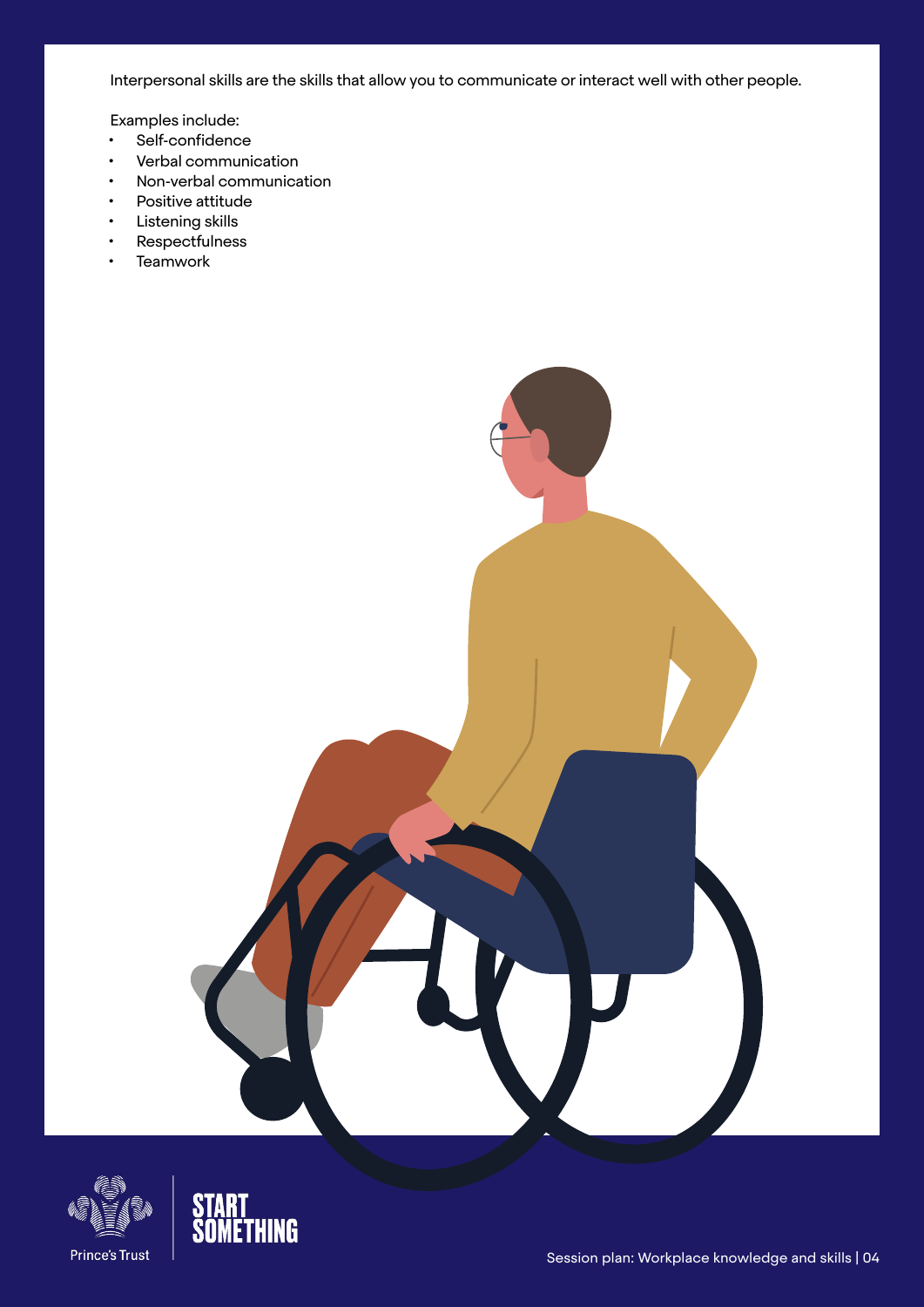# <span id="page-4-0"></span>INTERPERSONAL SKILLS AND BEHAVIOURS

### TIME REQUIRED

15-20 minutes



### **MATFRIALS**

- Workplace knowledge and skills presentation
- $\checkmark$  Scenarios worksheet
- Whiteboard/flipchart

# **ACTIVITY STEPS >**

1. Explain to learners that the interpersonal skills you've just discussed are highly valued by employers. Ask them to consider and share why they think this might be.

In many jobs you often have to:

- Work in a team
- Speak in public in meetings, presentations, etc.
- Listen carefully to instructions for tasks
- 2. Tell the learners that interpersonal skills are just one type of skill that is valued in the workplace but there are many others.

Explain that skills could be general or specific, for example general digital skills of knowing how to use basic programmes and the internet is now essential for many jobs, however, more specific jobs need specialist skills. For example, an IT technician needs specific digital skills that mean they can fix computers.

- 3. Explain that it is not just skills that are valued by employers, certain behaviours are expected in the workplace. For example, people are expected to turn up on time for work.
- 4. Tell the learners they will be coming up with more examples of skills and behaviours that are valued in the workplace.

Split learners into small groups and allocate each group either 'Skills' or 'Behaviours'. Tell them they need to discuss and/or note down examples of skills or behaviours they think would be valued in the workplace.

- 5. After 2-3 minutes, encourage the groups to share their ideas. You might want to record their answers on a whiteboard/flipchart. Suggested answers for skills:
	- **Teamwork**
	- **Communication**
	- **Organisation**
	- **Creativity**
	- **Leadership**
	- **Digital**

Also accept any specific skills if they can say what job they would be relevant to.



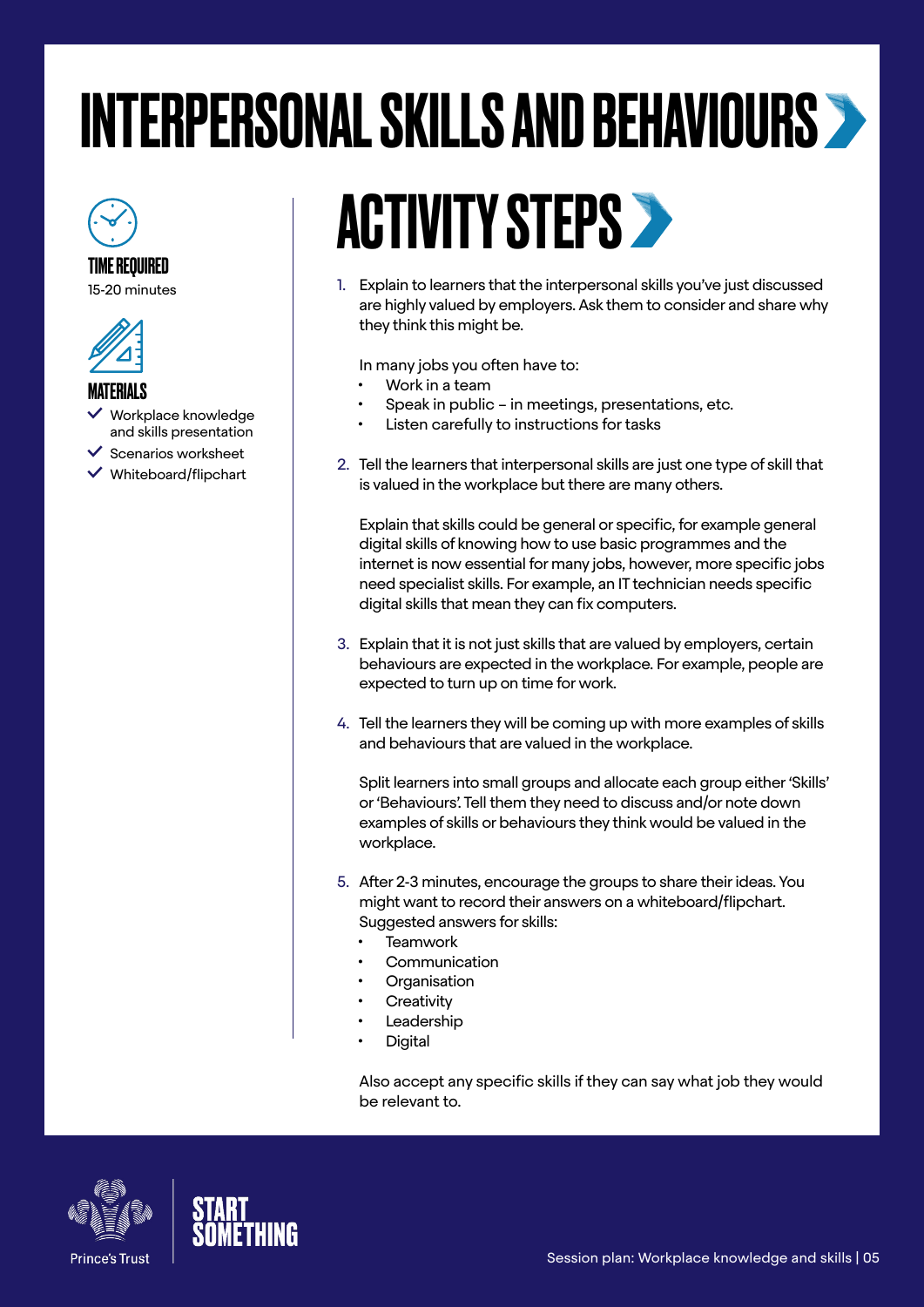#### Suggested answers for behaviours:

- **Attendance**
- Respect/politeness
- **Punctuality**
- Focus/productivity
- **Positivity**
- Patience
- 6. Remind learners that different types of jobs will value different skills and behaviours more than others. For example, a school hiring a teacher will value public speaking skills, whereas a tech company hiring a website designer will value digital skills.

With that in mind, hand out the 'Scenarios worksheet' to your learners. Encourage them to read through one or more of the scenarios and match 2-3 skills and behaviours from the list that they think is most applicable to that particular job/scenario. If you'd rather do this as a whole group, the scenarios are also on the 'Workplace knowledge and skills presentation'.

7. After sufficient time has been given, facilitate a group discussion in which learners feedback and explain their choices. There aren't necessarily right or wrong answers for this as many of the skills and behaviours are applicable, but listed below are the most relevant skills and behaviours.

#### Suggested answers:

- Scenario 1 (Jennifer): Patience, focus, digital skills, interpersonal skills
- Scenario 2 (Tammy): Punctuality, attendance, reliability, interpersonal skills
- Scenario 3 (Montel): Creativity, innovation, interpersonal skills, leadership





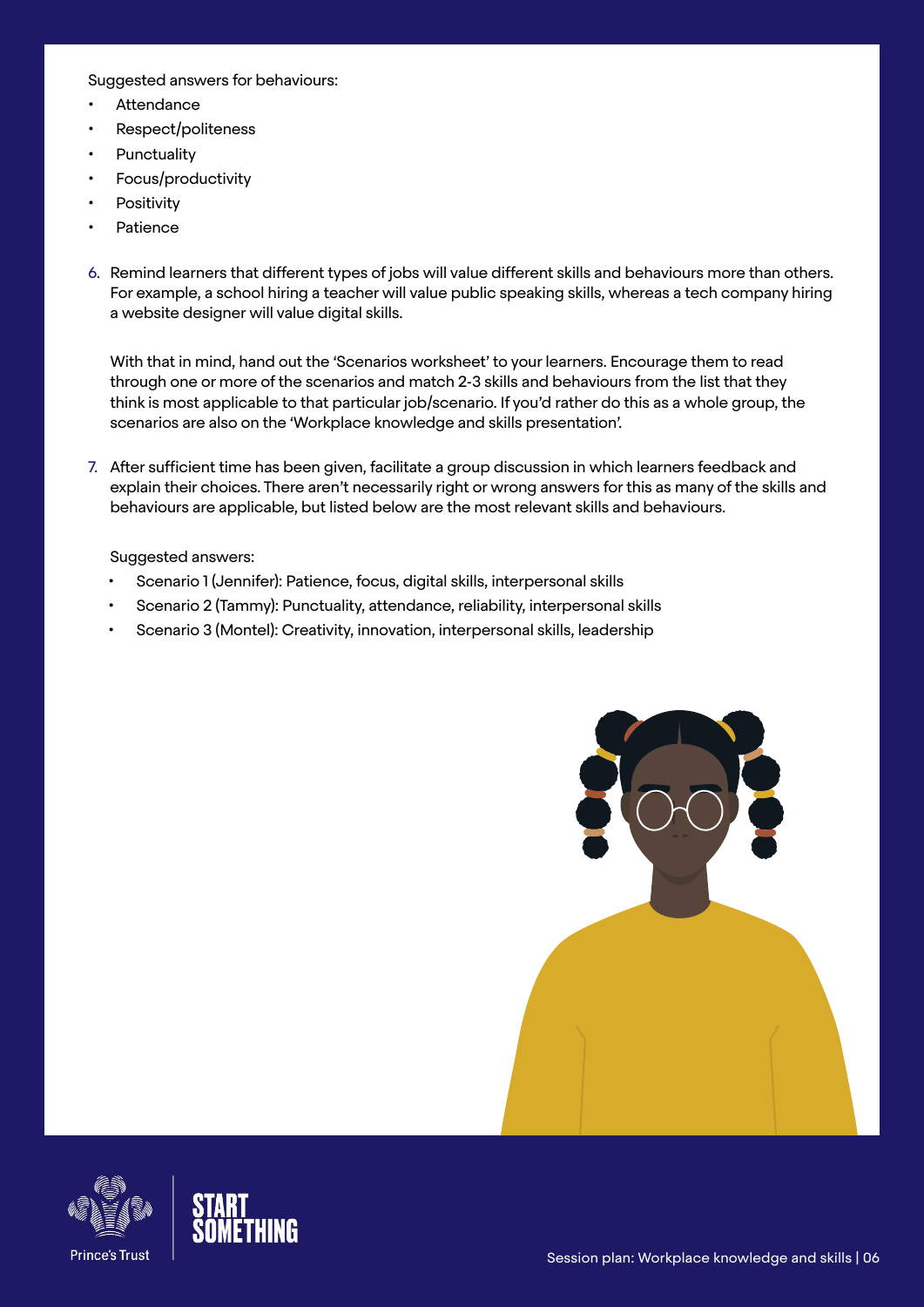# <span id="page-6-0"></span>**MY CAREER PATH >**

If learners are working towards the qualification, this activity could help them evidence their understanding of the two of the assessment criteria listed below.



### TIME REQUIRED

20-25 minutes



#### MATFRIAI S

- Internet access (preferable)
- $\checkmark$  Careers research worksheet (optional)



### QUALIFICATION **OPPORTUNITIES**

- $\checkmark$  Examples of career options relevant to own skills and interests
- $\checkmark$  The skills required in two different workplaces

# **ACTIVITY STEPS >**

- 1. Ask the learners, from all of the skills and behaviours discussed in the session so far, which do they think are the 2-3 most important and why?
- 2. Encourage the learners to share if any of the skills they identified are linked to interests of theirs. For example, does the learner that identified digital skills have an interest in gaming?
- 3. Tell the learners that knowing what interests them and what skills they value can help them identify a future career path.

If you feel comfortable doing so, you could talk about how your interests and/or skills led you to your job, or you could share one or more of the stories below.

These are stories from young people who have received support from The Prince's Trust. After sharing one or more of the stories, discuss how the person(s)'s interests and/or skills led them to their role.

- Zosima Fulwell, chef and business owner: [https://www.](https://www.princes-trust.org.uk/about-the-trust/success-stories/zosima-fulwell  ) [princes-trust.org.uk/about-the-trust/success-stories/](https://www.princes-trust.org.uk/about-the-trust/success-stories/zosima-fulwell  ) [zosima-fulwell](https://www.princes-trust.org.uk/about-the-trust/success-stories/zosima-fulwell  )
- Amardeep B, IT worker: [https://www.princes-trust.org.uk/](https://www.princes-trust.org.uk/about-the-trust/success-stories/success-story-amardeep-get-into-technology  ) [about-the-trust/success-stories/success-story-amardeep](https://www.princes-trust.org.uk/about-the-trust/success-stories/success-story-amardeep-get-into-technology  )[get-into-technology](https://www.princes-trust.org.uk/about-the-trust/success-stories/success-story-amardeep-get-into-technology  )
- Nicola, accessories maker and small business owner: [https://www.princes-trust.org.uk/about-the-trust/success](https://www.princes-trust.org.uk/about-the-trust/success-stories/nicola-successstory  )[stories/nicola-successstory](https://www.princes-trust.org.uk/about-the-trust/success-stories/nicola-successstory  )



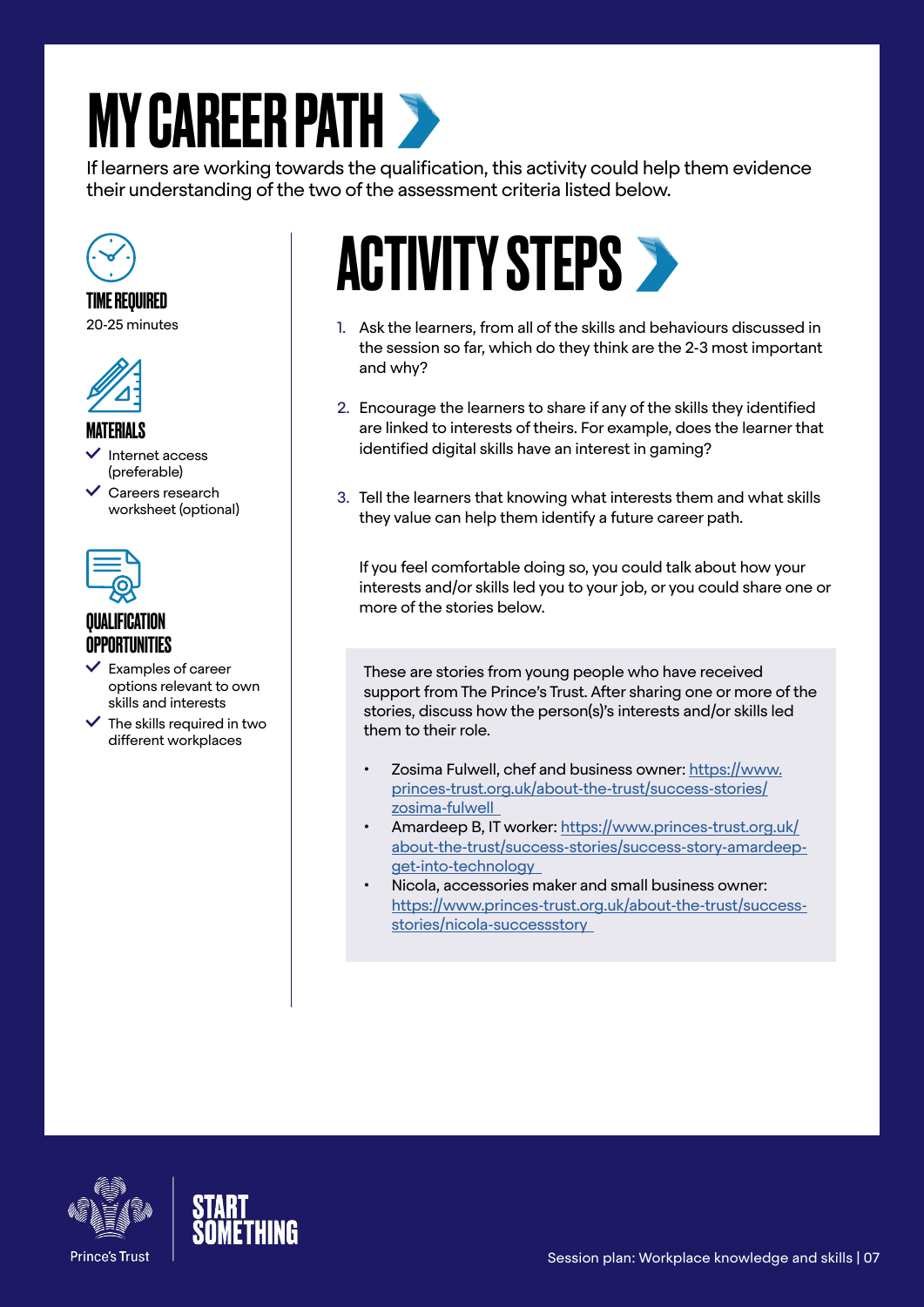4. Explain to the learners that they will now be doing some research to find out what careers are relevant to their interests and skills.

If you have access to the internet, encourage learners to visit the websites below to discover careers that might interest them. You may also want to add some local careers advice websites. If you don't have access to the internet, before the session, visit the websites yourself and print any webpages that you think would be most relevant to the interests and skills of your group.

Depending on how useful you think it will be for your group, they could fill in the 'Careers research worksheet' whilst completing this task. This may be helpful for those learners that are working towards the qualification to evidence their understanding of the assessment criteria listed on the page above.

### NOTE TO ADVISER:

If learners are working towards Entry Level 3/SCQF Level 3, they only need to give one example of a career option (they do not need to complete the boxes on the worksheet listed as 'optional').

If learners are working towards Level 2/SCQF Level 5, they need to describe the skills required in two different workplaces (two of the careers they identified in their research).

### CAREERS WEBSITES

- National Careers Service:<https://nationalcareers.service.gov.uk/>
- Apprenticeships: [https://www.apprenticeships.gov.uk/](https://www.apprenticeships.gov.uk/  )
- Youth Employment UK: [https://www.youthemployment.org.uk/careers-hub/](https://www.youthemployment.org.uk/careers-hub/  )
- The Prince's Trust: [https://www.princes-trust.org.uk/help-for-young-people/tools-resources/](https://www.princes-trust.org.uk/help-for-young-people/tools-resources/finding-job ) finding-job
- NHS[: https://www.stepintothenhs.nhs.uk/careers/take-the-test]( https://www.stepintothenhs.nhs.uk/careers/take-the-test  )
- icould quiz: [https://icould.com/buzz-quiz/](https://icould.com/buzz-quiz/  )
- 5. Facilitate a group discussion in which learners share what careers they identified as being good matches for them and their skills and interests.



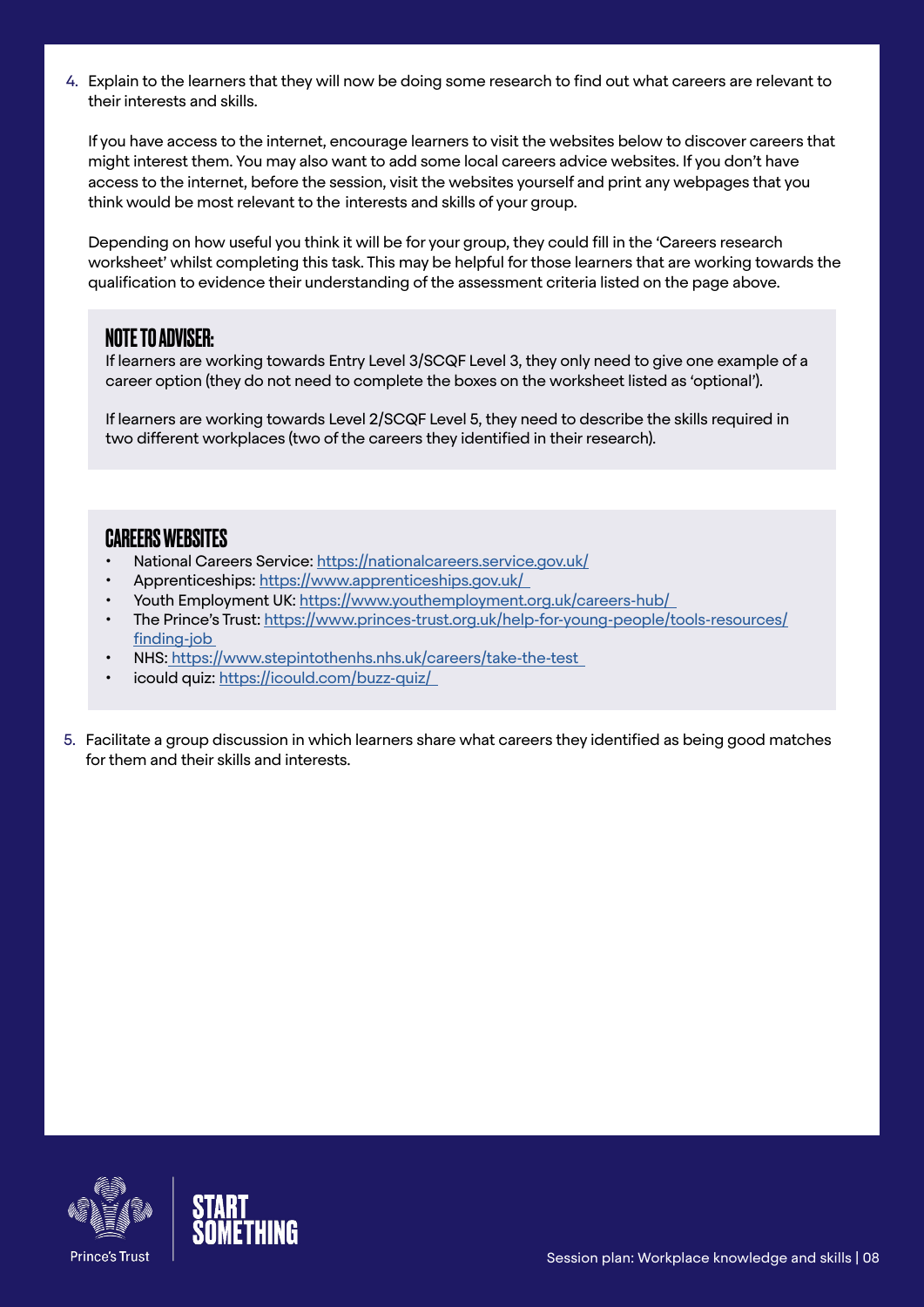# A GUIDE FOR MY FUTURE SELF

If your learners are working towards the qualification, this activity could help evidence their understanding of the remainder of the assessment criteria for this topic.



#### TIME REQUIRED 30-40 minutes



### MATERIALS

 Guide worksheet (optional)

- Paper and pens (optional)
- $\checkmark$  Computers (optional)
- $\checkmark$  Video or audio recording equipment (optional)



### **QUALIFICATION OPPORTUNITIES**

- $\vee$  Interpersonal skills which are valued in the workplace
- $\vee$  Behaviours that are expected in the workplace

# **ACTIVITY STEPS >**

- 1. Learners will now apply everything they have learned in this session to give advice to their future self!
- 2. Explain to the learners that their future self (them in 5-10 years' time) is about to start their first job in the career path they identified in the last activity.

They need to send a message to, or create a guide for, their future self, offering them advice and guidance. Their guidance needs to include:

- A reminder of 2-3 interpersonal skills which are valued in the workplace
- A reminder of 2-3 behaviours that are expected in the workplace

Learners can use the 'Guide worksheet' provided, or they can be more creative, and write a letter/email or record a message to their future self with their advice and tips.